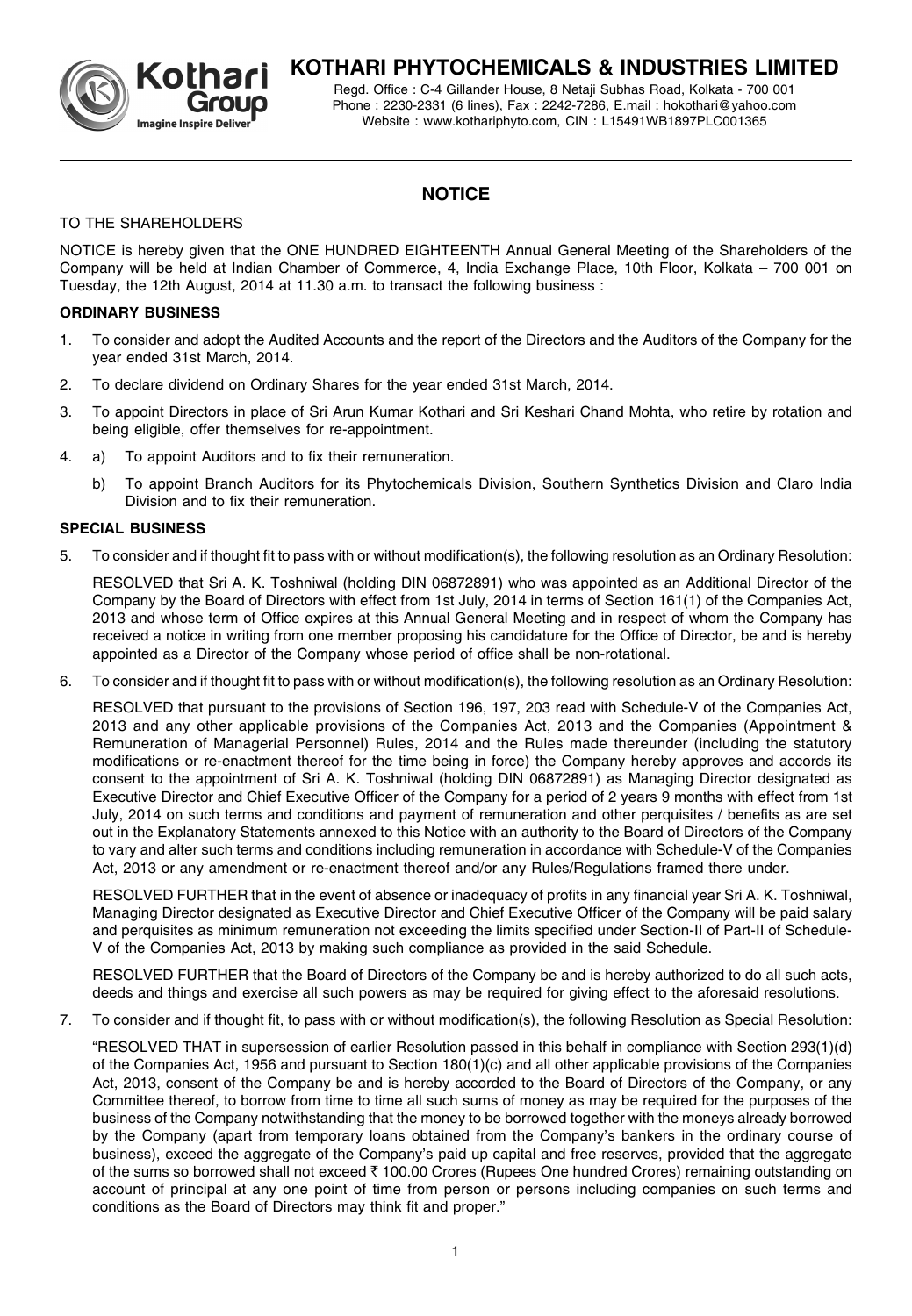8. To consider and if thought fit, to pass with or without modification(s), the following Resolution as Ordinary Resolution:

RESOLVED that in supersession of earlier resolution in compliance with Section 293(1)(e) of the Companies Act, 1956 and pursuant to provisions of Section 181 of the Companies Act, 2013 consent of the Company be and is hereby accorded to the Board of Directors for contributing to Charitable and other Funds not directly relating to the business of the Company or the welfare of the company, any amount from time to time or at any one time not exceeding  $\bar{\tau}$  1.00 Crore (Rupees One Crore) in any financial year notwithstanding that the aggregate of such contribution is in excess of 5% of its average Net Profits for the three immediately preceding financial years as determined in accordance with the provisions of Section 198 of the Companies Act, 2013.

9. To consider and if thought fit, to pass with or without modification(s), the following resolution as an Ordinary Resolution for appointment of Sri Surendra Bagri (DIN 00659888) as an Independent Director :-

RESOLVED that pursuant to the provisions of Section 149, 152 read with Schedule-IV and all other applicable provisions of the Companies Act, 2013 and the Companies (Appointment and Qualification of Directors) Rule, 2014 including any statutory modification or re-enactment thereof for the time being in force and Clause 49 of the Listing Agreement, Sri Surendra Bagri (DIN 00659888) who has completed his term as an Independent Director on the Board for more than 5 (five) years prior to 1st April, 2014 and in respect of whom the Company has received a notice in writing under Section 160 of the Companies Act, 2013 with requisite deposit from a member proposing his candidature for the Office of an Independent Director, be and is hereby appointed as an Independent Director of the Company to hold office for 5 (five) consecutive years for a term up to 31st March, 2019.

10. To consider and if thought fit, to pass with or without modification(s), the following resolution as an Ordinary Resolution for appointment of Sri Aniket Agarwal (DIN 00054252) as an Independent Director :-

RESOLVED that pursuant to the provisions of Section 149, 152 read with Schedule-IV and all other applicable provisions of the Companies Act, 2013 and the Companies (Appointment and Qualification of Directors) Rule, 2014 including any statutory modification or re-enactment thereof for the time being in force and Clause 49 of the Listing Agreement, Sri Aniket Agarwal (DIN 00054252) who has completed his term as an Independent Director on the Board for more than 5 (five) years prior to 1st April, 2014 and in respect of whom the Company has received a notice in writing under Section 160 of the Companies Act, 2013 with requisite deposit from a member proposing his candidature for the Office of an Independent Director be and is hereby appointed as an Independent Director of the Company to hold office for 5 (five) consecutive years for a term up to 31st March, 2019.

11. To consider and if thought fit, to pass with or without modification(s), the following resolution as an Ordinary Resolution for appointment of Sri Ajit Khandelwal (DIN 00416445) as an Independent Director :-

RESOLVED that pursuant to the provisions of Section 149, 152 read with Schedule-IV and all other applicable provisions of the Companies Act, 2013 and the Companies (Appointment and Qualification of Directors) Rule, 2014 including any statutory modification or re-enactment thereof for the time being in force and Clause 49 of the Listing Agreement, Sri Ajit Khandelwal (DIN 00416445) who has completed his term as an Independent Director on the Board for more than 5 (five) years prior to 1st April, 2014 and in respect of whom the Company has received a notice in writing under Section 160 of the Companies Act, 2013 with requisite deposit from a member proposing his candidature for the Office of an Independent Director be and is hereby appointed as an Independent Director of the Company to hold office for 5 (five) consecutive years for a term up to 31st March, 2019.

12. To consider and if thought fit, to pass with or without modification(s), the following resolution as an Ordinary Resolution:

RESOLVED that pursuant to the provisions of Section 148 and all other applicable provisions of the Companies Act, 2013 and Companies (Audit and Auditors) Rules 2014 the remuneration of  $\bar{\tau}$  20,000.00 (Rupees twenty thousand only) plus Service Tax and reimbursement of out of pocket expenses for each of the audit of Cost Records in respect of Bulk Drugs and Chemicals Activities (Organic and Inorganic) payable to Sri M. Kannan, the Cost Auditor who is appointed by the Board of Directors of the Company for the financial year ending on 31st March, 2015 be and is hereby ratified and confirmed.

> By Order of the Board For **KOTHARI PHYTOCHEMICALS & INDUSTRIES LTD.**

> > MADAN LAL DAGA

Registered Office : Secretary C-4, Gillander House 8, N. S. Road, Kolkata – 700 001 Dated : 30th June, 2014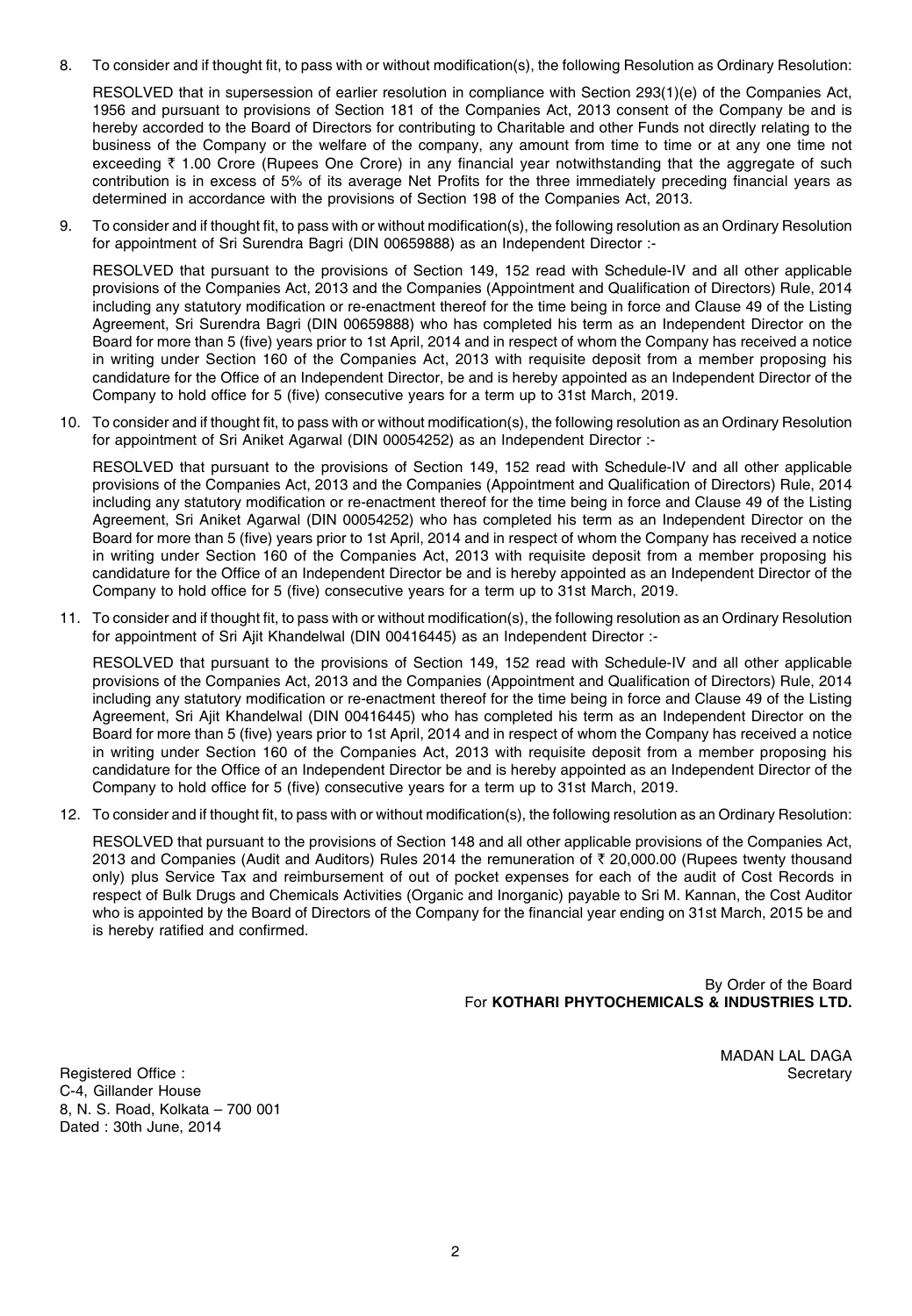### **NOTES :**

1. A MEMBER ENTITLED TO ATTEND AND VOTE AT THE MEETING IS ENTITLED TO APPOINT / PROXIES TO ATTEND AND VOTE INSTEAD OF HIMSELF / HERSELF AND THE PROXY NEED NOT BE A MEMBER OF THE COMPANY. A person can act as proxy on behalf of members not exceeding fifty (50) and holding in the aggregate not more than ten percent of the total share capital of the Company.

The instrument of Proxy in order to be effective, should be deposited at the Registered Office of the Company duly completed and signed, not less than 48 hours before the commencement of the meeting. A Proxy form is sent herewith.

- 2. The register of Members of the Company in respect of Ordinary Shares will remain closed from 6th August, 2014 to 12th August, 2014 (both days inclusive).
- 3. Members holding shares in physical form are requested to notify immediately changes, if any in their registered address, bank particulars and Income Tax Permanent Account Number (PAN) to the Company's Registrar and Share Transfer Agent at the below — mentioned address quoting their Folio Numbers :-

M/s. Maheshwari Datamatics Private Limited, (Unit : Kothari Phytochemicals & Industries Limited) 6, Mangoe Lane, 2nd Floor, Kolkata – 700 001 Phone : (033) 2243 – 5809 / 5029, Fax : 91 – 33 – 2248 4787 Email : mdpl@cal.vsnl.net.in / mdpldc@yahoo.com

In case Shares are held in electronic form, these information should be passed on directly to their respective Depository Participant (DP).

- 4. Members/Proxies should bring the Attendance Slip duly filled in for attending the Meeting and also their copy of the Annual Report.
- 5. The Register of Directors and Key Managerial Personnel and their shareholding, maintained under Section 170 of the Companies Act, 2013 will be available for inspection by the members at the Annual General Meeting of the Company.

The Register of Contracts or Arrangements in which the Directors are interested, maintained under Section 189 of the Companies Act, 2013 will be available for inspection by the Members at the Annual General Meeting of the Company.

- 6. Electronic copy of the Annual Report for 2013-14 is being sent to all Members whose email ids are registered with the Depository Participants for communication purposes unless any member has requested for a hard copy of the same. For members who have not registered their email address, physical copies of the Annual Report for 2013-14 is being sent in the permitted mode.
- 7. Electronic copy of the Notice of the 118th Annual General Meeting of the Company inter alia indicating the process and manner of e-voting along with Attendance Slip and Proxy Form is being sent to all the members whose email ids are registered with the Depository Participant(s) for communication purposes unless any member has requested for a hard copy of the same. For Members who have not registered their email addresses, physical copies of the Notice of 118th Annual General Meeting of the Company inter alia indicating the process and manner of e-voting along with attendance Slip and Proxy Form is being sent in the permitted mode.
- 8. Even after registering for e-communication, members are entitled to receive such communication in physical form, upon making a request for the same, by post free of cost. For any communication, the members may also send requests to the Company's investor email id: mldaga1957@yahoo.co.in
- 9. Members wishing to claim dividends, which remain unclaimed are requested to correspond with Maheshwari Datamatics Private Limited, Registrar & Share Transfer Agent. Members are requested to note that dividends not claimed within seven years from the date of transfer to the Company's Unpaid Dividend Account, will as per Section 124 of the Companies Act, 2013 (Section 205A of the erstwhile Companies Act, 1956) be transferred to the Investors Education & Protection Fund.
- 10. All documents referred to in the accompanying Notice and the Explanatory Statement shall be open for inspection at the Registered Office of the Company between 11.00 am and 1.00 pm on all working days except Saturdays, up to and including the date of the Annual General Meeting of the Company.
- 11. Your Company is opted for E-voting Facility and instruction is given below :

#### **In case of members receiving e-mail:**

- (i) Log on to the e-voting website www.evotingindia.com
- (ii) Click on "Shareholders" tab.
- (iii) Now, select the "COMPANY NAME" from the drop down menu and click on "SUBMIT"
- (iv) Now Enter your User ID
	- a. For CDSL: 16 digits beneficiary ID,
	- b. For NSDL: 8 Character DP ID followed by 8 Digits Client ID.
	- c. Members holding shares in Physical Form should enter Folio Number registered with the Company.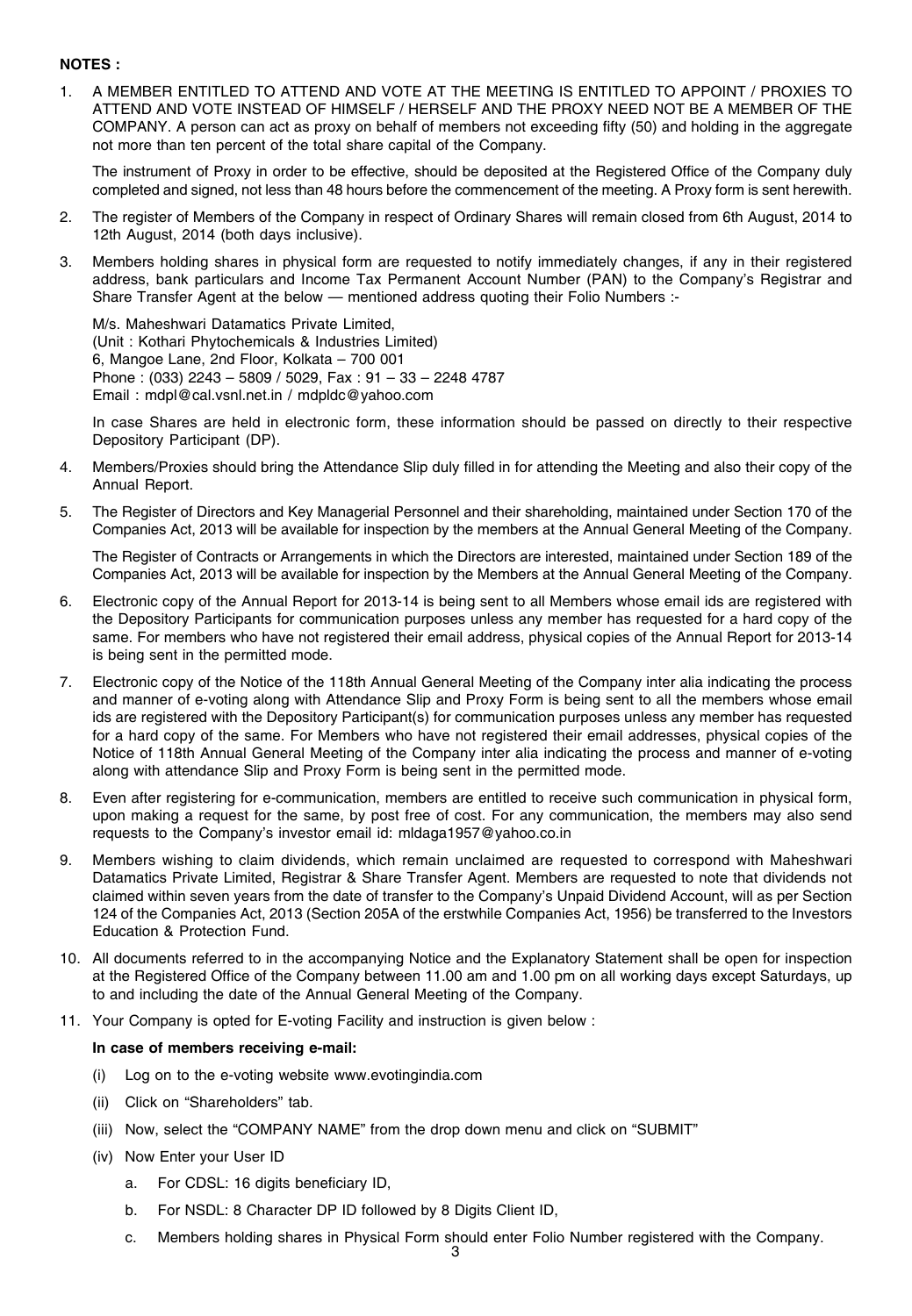- (v) Next enter the Image Verification as displayed and Click on Login.
- (vi) If you are holding shares in demat form and had logged on to www.evotingindia.com and voted on an earlier voting of any company, then your existing password is to be used.

(vii) If you are a first time user follow the steps given below:

|                                    | For Members holding shares in Demat Form and Physical Form                                                                                                                                                                                                                                                                                                |
|------------------------------------|-----------------------------------------------------------------------------------------------------------------------------------------------------------------------------------------------------------------------------------------------------------------------------------------------------------------------------------------------------------|
| <b>PAN</b>                         | Enter your 10 digit alpha-numeric *PAN issued by Income Tax Department (Applicable for both demat<br>shareholders as well as physical shareholders)                                                                                                                                                                                                       |
|                                    | Members who have not updated their PAN with the Company/Depository Participant are requested<br>to use the first two letters of their name and the 8 digits of the sequence number in the PAN field.                                                                                                                                                      |
|                                    | In case the sequence number is less than 8 digits enter the applicable number of 0's before the<br>number after the first two characters of the name in CAPITAL letters. Eg. If your name is Ramesh<br>Kumar with sequence number 1 then enter RA00000001 in the PAN field. - Sequence number is<br>communicated in the Attendance Slip/ Covering Letter. |
| DOB                                | Enter the Date of Birth as recorded in your demat account or in the company records for the said<br>demat account or folio in dd/mm/yyyy format.                                                                                                                                                                                                          |
| <b>Dividend</b><br>Bank<br>Details | Enter the Dividend Bank Details as recorded in your demat account or in the company records for the<br>said demat account or folio.                                                                                                                                                                                                                       |
|                                    | Please enter the DOB or Dividend Bank Details in order to login. If the details are not recorded with the<br>depository or company please enter the member id / folio number in the Dividend Bank details field.                                                                                                                                          |

(viii) After entering these details appropriately, click on "SUBMIT" tab.

- (ix) Members holding shares in physical form will then reach directly the Company selection screen. However, members holding shares in demat form will now reach 'Password Creation' menu wherein they are required to mandatorily enter their login password in the new password field. Kindly note that this password is to be also used by the demat holders for voting for resolutions of any other company on which they are eligible to vote, provided that company opts for e-voting through CDSL platform. It is strongly recommended not to share your password with any other person and take utmost care to keep your password confidential.
- (x) For Members holding shares in physical form, the details can be used only for e-voting on the resolutions contained in this Notice.
- (xi) Click on the EVSN for the relevant <Company Name> on which you choose to vote.
- (xii) On the voting page, you will see "RESOLUTION DESCRIPTION" and against the same the option "YES/NO" for voting. Select the option YES or NO as desired. The option YES implies that you assent to the Resolution and option NO implies that you dissent to the Resolution.
- (xiii) Click on the "RESOLUTIONS FILE LINK" if you wish to view the entire Resolution details.
- (xiv) After selecting the resolution you have decided to vote on, click on "SUBMIT". A confirmation box will be displayed. If you wish to confirm your vote, click on "OK", else to change your vote, click on "CANCEL" and accordingly modify your vote.
- (xv) Once you "CONFIRM" your vote on the resolution, you will not be allowed to modify your vote.
- (xvi) You can also take out print of the voting done by you by clicking on "Click here to print" option on the Voting page.
- (xvii)If Demat account holder has forgotten the changed password then Enter the User ID and the image verification code and click on Forgot Password & enter the details as prompted by the system.
- Institutional shareholders (i.e. other than Individuals, HUF, NRI etc.) are required to log on to https:// www.evotingindia.co.in and register themselves as Corporates.
- They should submit a scanned copy of the Registration Form bearing the stamp and sign of the entity to helpdesk.evoting@cdslindia.com.
- After receiving the login details they have to create a user who would be able to link the account(s) which they wish to vote on.
- The list of accounts should be mailed to helpdesk.evoting@cdslindia.com and on approval of the accounts they would be able to cast their vote.
- They should upload a scanned copy of the Board Resolution and Power of Attorney (POA) which they have issued in favour of the Custodian, if any, in PDF format in the system for the scrutinizer to verify the same.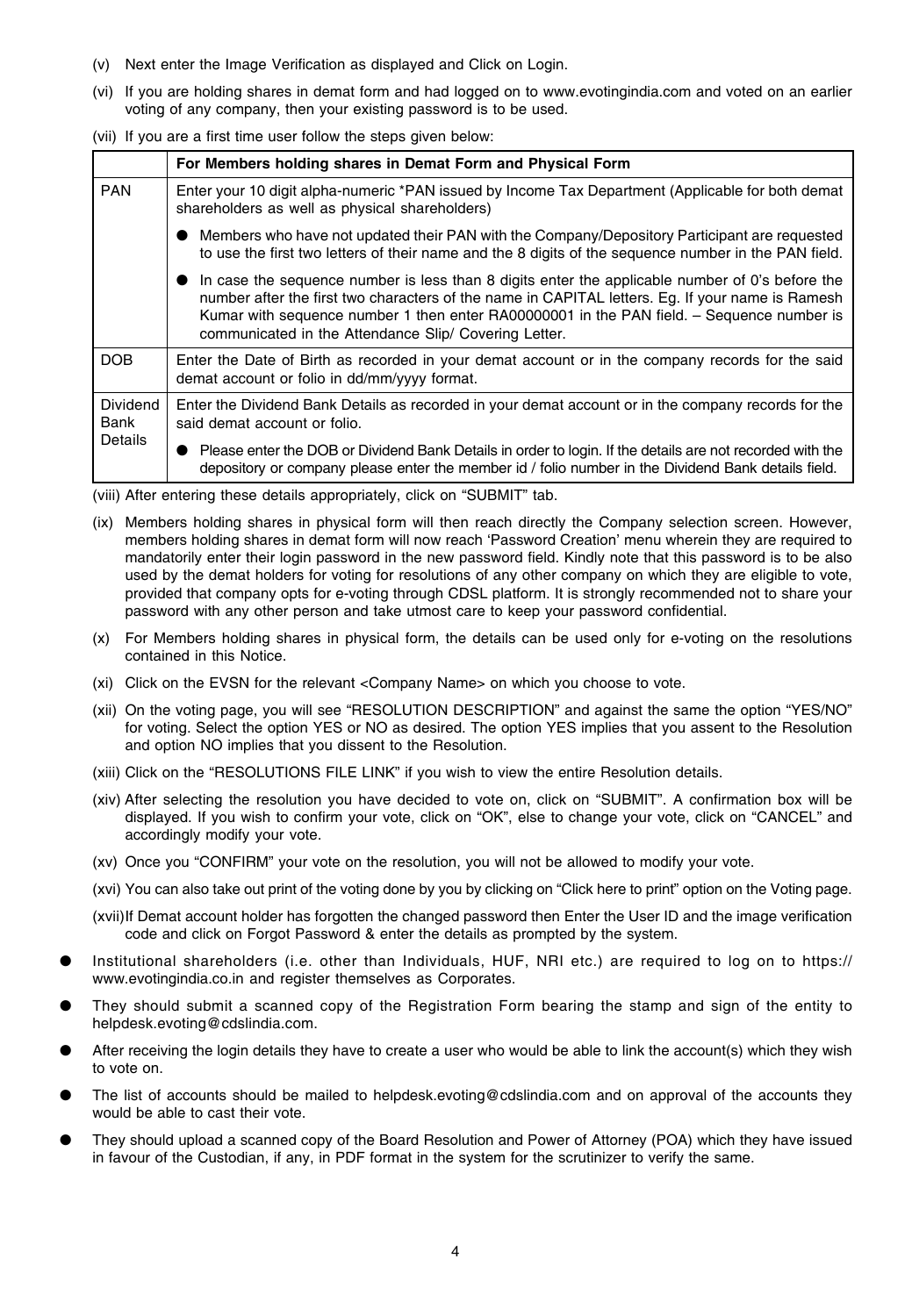#### **In case of members receiving the physical copy:**

- (A) Please follow all steps from sl. no. (i) to sl. no. (xvii) above to cast vote.
- (B) The voting period begins on 4th August, 2014 at 10.00 a. m and ends on 6th August, 2014 at 6.00 p.m. During this period shareholders' of the Company, holding shares either in physical form or in dematerialized form, as on the cut-off date, i.e. 4th July, 2014 may cast their vote electronically. The e-voting module shall be disabled by CDSL for voting thereafter.
- (C) In case you have any queries or issues regarding e-voting, you may refer the Frequently Asked Questions ("FAQs") and e-voting manual available at www.evotingindia.co.in under help section or write an email to helpdesk.evoting@cdslindia.com.

#### **General Instructions:**

- 1. The Board of Directors has appointed Shri Ashok Kumar Daga (ICSI CP Registration No. 2948) a practising Company Secretary, as a scruitniser to scruitnise the e-voting process in a fair and transparent manner.
- 2. The Scrutinisers shall within a period not exceeding three (3) working days from the conclusion of the e-voting period unblock the votes in the presence of at least two (2) witnesses not in the employment of the company and will make a Scrutinisers Report of the votes cast in favour or against, if any forthwith to the Chairman of the company.
- 3. The Results on Resolution shall be declared on or after the AGM of the company and the resolutions will be deemed to be passed on the AGM date subject to receipt of the requisite numbers of votes in favour of the Resolutions.
- 4. The Results declared along with the scrutinisers Report(s) will be available on the website of the company at www.kothariphyto.com and Central Depository Services (India) Ltd., within two (2) days of passing of the resolutions and communication of the same to be made to the Calcutta Stock Exchange Limited.

## For **KOTHARI PHYTOCHEMICALS & INDUSTRIES LTD.**

MADAN LAL DAGA

Registered Office : Secretary C - 4, Gillander House 8, Netaji Subhas Road Kolkata – 700 001

Place : Kolkata Date : 30th June, 2014

# **Explanatory Statement pursuant to Section 102 of the Companies Act, 2013**

#### **Item Nos.5 and 6 :**

Under Section 161(1) of the Companies Act, 2013, Sri A. K. Toshniwal was appointed as an Additional Director with effect from 1st July, 2014 to hold office only up to the date of this Annual General Meeting of the Company. A Notice under Section 160 of the Companies Act, 2013 with requisite deposit has been received from a member proposing his candidature for the office of the Director of the Company.

The Board of Directors of the Company in their meeting held on 30th June, 2014 has also appointed Sri A. K. Toshniwal as Whole Time Director designated as Executive Director and Chief Executive Officer of the Company for a period of 2 years 9 months with effect from 1st July, 2014 subject to the approval of the members of the Company.

Sri A. K. Toshniwal satisfies all the conditions set out in Part-I of Schedule-V and the conditions given under Sub-section (3) of Section 196 of the Companies Act, 2013 for being eligible for his appointment.

Sri A. K. Toshniwal is not disqualified from being appointed as a Director in terms of Section 164(2) of the Companies Act, 2013.

Sri A. K. Toshniwal is a Post Graduate in Commerce and has vast experience of Finance, Accounts and administration and is in the employment of the Company for more than thirty years. He is looking after the Phytochemical Plant of the Company at Madurai. During his tenure the product of the Company has been established in the overseas market and the export has increased. The Plant is being run efficiently under his guidance and supervision.

Sri A. K. Toshniwal, Managing Director designated as Executive Director and Chief Executive Officer of the Company shall, subject to the provision of the Companies Act, 2013 and overall superintendence and control of the Board of Directors of the Company to perform such duties and exercises such powers as have been made from time to time be entrusted to or conferred to him by the Board of Directors.

The terms and conditions, of his appointment and remuneration are as follows :-

- 1. Basic Salary  $\bar{\tau}$  1,09,000/- (Rupees one lac nine thousand only) per month in the scale of ( $\bar{\tau}$  1,05,000/- to  $\bar{\tau}$  1,25,000/-).
- 2. Special Allowances  $\bar{\tau}$  26,000/- (Rupees twenty six thousand only) per month in the scale of ( $\bar{\tau}$  25,000/- to  $\bar{\tau}$  50,000/-).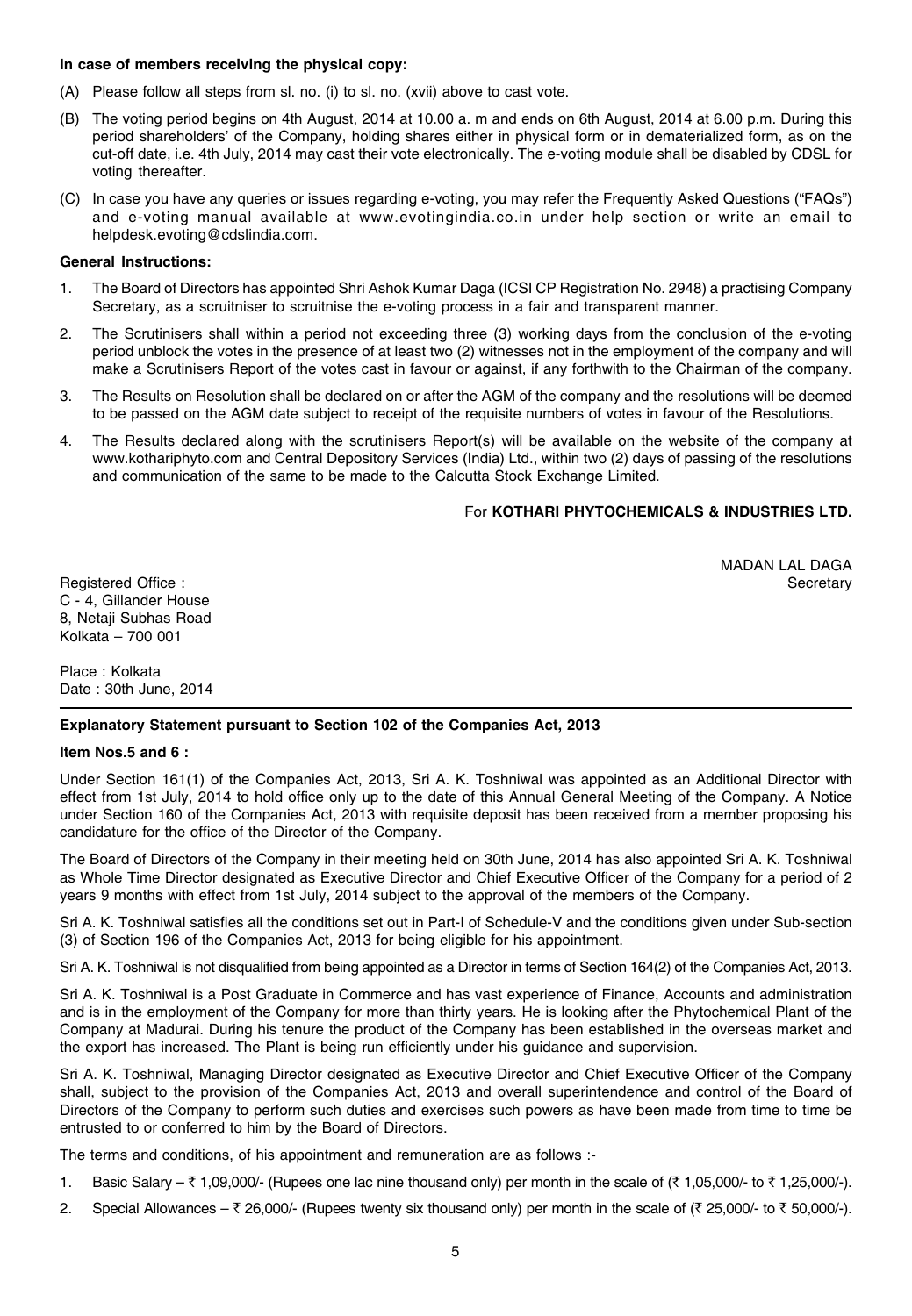## 3. Perquisites

 $Part - A$ :

- (i) Housing : Sri A. K. Toshniwal shall be entitled to House Rent Allowance limited to 8% of his per month Basic Salary.
- (ii) He will be reimbursed to the extent of 10% of the Basic Salary towards expenses incurred for self and family for medical expenses / Leave Travel Concession incurred in India.

```
Part - B:
```
- (i) Company's contribution to Provident Fund as per Rules of the Company.
- (ii) Encashment of leaves Encashment of leaves as per Rules of the Company.

 $Part - C$ :

- (i) Use of car for Company's business. Any use of car for private purpose will be valued as per Income Tax Rules, 1962.
- (ii) Free telephone facility at residence.
- 4. In the event of absence or inadequacy of profits in any financial year, the present Salary, perquisites and other benefits shall be governed by the provisions of Section-II of Part-II of Schedule-V of the Companies Act, 2013 or reenactment thereof as may be for the time being in force.

A copy of his appointment and remuneration as approved by Nomination and Remuneration Committee as referred above are available for inspection by the shareholders at the Registered Office of the Company during office hours on any working day except Saturday between 11.00 a.m. to 1.00 p.m. up to 12th August, 2014.

The Board considers that the appointment of Sri A. K. Toshniwal as Director of the Company would be in the interest of the Company. Accordingly, the Board of Directors recommend his appointment as a Director of the Company.

It is proposed to seek the shareholders' approval for the appointment of Sri A. K. Toshniwal as Whole Time Director designated as Executive Director and Chief Executive Officer of the Company in terms of appropriate provisions of the Company.

Sri A. K. Toshniwal and their relatives may be deemed to be interested in the above resolution at Item No.5 & 6 of the Notice. Save as aforesaid none of the Directors and Key Management Personnel of the Company and their relatives is in any way concerned or interested in the said resolution.

## **Item No. 7 :**

The Company is expanding and will continue to expand its manufacturing and marketing capacities. Consequently, there may be need to increase the Company's aggregate borrowings. The Board, therefore, through an enabling Resolution, proposes to enhance the Company's borrowing limits under Section 180(1)(c) of the Companies Act, 2013 by a Special Resolution. Since the proposed ceiling on borrowing exceeds the Company's Paid-up Capital and Free Reserves (excluding temporary loans obtained from the Company's bankers in the ordinary course of business), the enabling Resolution under Item 7 of the attached Notice is proposed for Shareholders' approval through Special Resolution.

It is necessary to propose this Resolution as Special Resolution, since Section 180 of the Companies Act, 2013, mandates Shareholders' approval to such proposals through Special Resolution.

No Director or Key Management Personnel or their relatives are in any way concerned or interested in the proposed Resolution. As per the Proviso to Section 102(2) of the Companies Act, 2013, it is clarified that the proposed Special Resolution do not relate to or affect any other company.

#### **Item No.8 :**

The Directors are frequently approached from time to time to make contribution or donation to charitable and other funds not directly relating to the business of the Company or welfare of its employees. Hence, it is proposed to authorize to Directors to make such contributions or donations not exceeding  $\bar{\tau}$  1.00 Crore (Rupees One crore) only in aggregate in any financial year. As the said amount may be in excess of the limit provided under Section 181 of the Companies Act, 2013, approval of the shareholders is necessary. Hence, the resolution is proposed for your approval.

None of the Directors and Key Management personnel and their relative is interested in the said resolution.

#### **Item No. 9 :**

Sri Surendra Bagri is an Independent Director of the Company and has held the position as such for a period of more than 5 years.

The Securities & Exchange Board of India (SEBI) has amended Clause 49 of the Listing Agreement interalia stipulating the conditions for the appointment of an Independent Director by a listed company.

It is proposed to appoint Sri Surendra Bagri as an Independent Director under Section 149 of the Companies Act, 2013 and Clause 49 of the Listing Agreement to hold Office for 5 (five) consecutive years for a term up to March, 31, 2019.

Sri Surendra Bagri is not disqualified from being appointed as Director in terms of Section 164 of the Companies Act, 2013 and has given his consent to act as Director under Sub-section 5 of Section 152 of the Companies Act, 2013.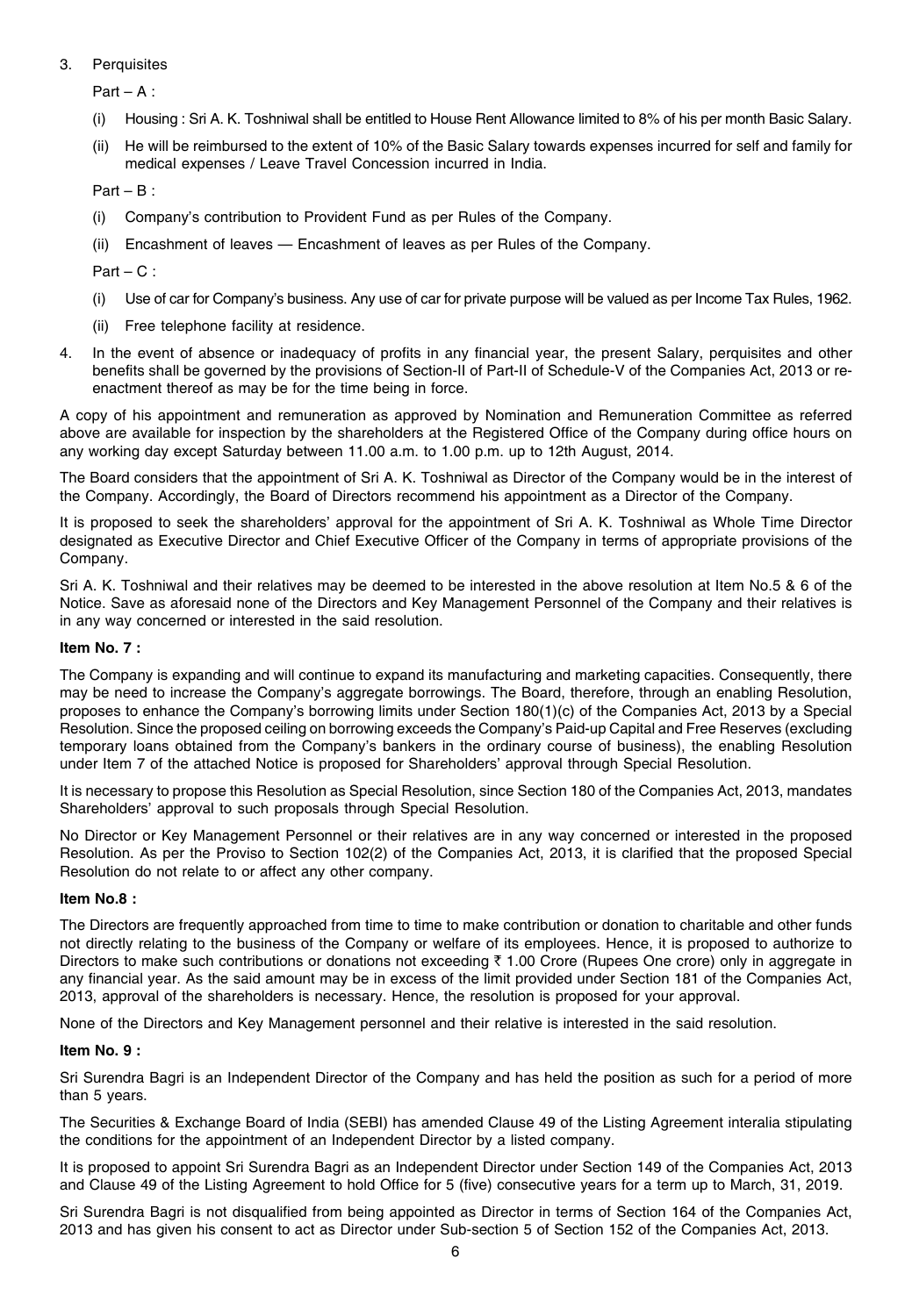The Company has received notice in writing from a member along with the requisite deposit under Section 160 of the Companies Act, 2013 proposing the candidature of Sri Surendra Bagri for the Office of Director of the Company.

The Company has also received declaration under Sub-section (7) of Section 149 of the Companies Act, 2013 from Sri Surendra Bagri that he meets with the criteria of independence as prescribed under Sub-section (6) of Section 149 of the said Act and under Clause 49 of the Listing Agreement.

In the opinion of the Board Sri Surendra Bagri fulfill the conditions for appointment of an Independent Director as specified in the said Act and in the Listing Agreement. Sri Surendra Bagri is an independent of the management.

Brief resume of Sri Surendra Bagri, nature of his expertise in specific functional areas and names of Companies in which he hold directorships and memberships / chairmanships of Board Committees, shareholding and relationships between directors inter-se stipulated under Clause 49 of the Listing Agreement with the Stock Exchanges, are provided in the Corporate Governance Report forming part of the Annual Report.

Copy of the draft letter for appointment of Sri Surendra Bagri, an Independent Director, setting out the terms and conditions are available for inspection by members at the Registered Office of the Company during working hours from 11.00 a.m. to 1.00 p.m. except Saturday.

This Statement may also be regarded as a disclosure under Clause 49 of the Listing Agreement with the Stock Exchanges.

Sri Surendra Bagri is interested in the resolution as set out at Item No. 9 of the Notice with regard to his appointment.

The relatives of Sri Surendra Bagri may be deemed to be interested in the resolution as set out at Item No. 9 of the Notice, to the extent of their shareholding interest, if any, in the Company.

Save and except the above, none of the other Directors / Key Managerial Personnel of the Company and their relatives are, in any way, concerned or interested, financially or otherwise, in this resolution.

The Board commends the Ordinary Resolution set out at item No. 9 of the Notice for approval by the shareholders.

#### **Item No. 10 :**

Sri Aniket Agarwal is an Independent Director of the Company and has held the position as such for a period of more than 5 years.

The Securities & Exchange Board of India (SEBI) has amended Clause 49 of the Listing Agreement interalia stipulating the conditions for the appointment of an Independent Director by a listed company.

It is proposed to appoint Sri Aniket Agarwal as an Independent Director under Section 149 of the Companies Act, 2013 and Clause 49 of the Listing Agreement to hold Office for 5 (five) consecutive years for a term up to March, 31, 2019.

Sri Aniket Agarwal is not disqualified from being appointed as Director in terms of Section 164 of the Companies Act, 2013 and has given his consent to act as Director under Sub-section 5 of Section 152 of the Companies Act, 2013.

The Company has received notice in writing from a member along with the requisite deposit under Section 160 of the Companies Act, 2013 proposing the candidature of Sri Aniket Agarwal for the Office of Director of the Company.

The Company has also received declaration under Sub-section (7) of Section 149 of the Companies Act, 2013 from Sri Aniket Agarwal that he meets with the criteria of independence as prescribed under Sub-section (6) of Section 149 of the said Act and under Clause 49 of the Listing Agreement.

In the opinion of the Board Sri Aniket Agarwal fulfill the conditions for appointment of an Independent Director as specified in the said Act and in the Listing Agreement. Sri Aniket Agarwal is an independent of the management.

Brief resume of Sri Aniket Agarwal, nature of his expertise in specific functional areas and names of Companies in which he hold directorships and memberships / chairmanships of Board Committees, shareholding and relationships between directors inter-se stipulated under Clause 49 of the Listing Agreement with the Stock Exchanges, are provided in the Corporate Governance Report forming part of the Annual Report.

Copy of the draft letter for appointment of Sri Aniket Agarwal as an Independent Director, setting out the terms and conditions are available for inspection by members at the Registered Office of the Company during working hours from 11.00 a.m. to 1.00 p.m. except Saturday.

This Statement may also be regarded as a disclosure under Clause 49 of the Listing Agreement with the Stock Exchanges.

Sri Aniket Agarwal is interested in the resolution as set out at Item No. 10 of the Notice with regard to his appointment.

The relatives of Sri Aniket Agarwal may be deemed to be interested in the resolution as set out at Item No. 10 of the Notice, to the extent of their shareholding interest, if any, in the Company.

Save and except the above, none of the other Directors / Key Managerial Personnel of the Company and their relatives are, in any way, concerned or interested, financially or otherwise, in this resolution.

The Board commends the Ordinary Resolution as set out at item No.10 of the Notice for approval by the shareholders.

**Item No.11 :**

7 Sri Ajit Khandelwal is an Independent Director of the Company and has held the position as such for a period of more than 5 years.